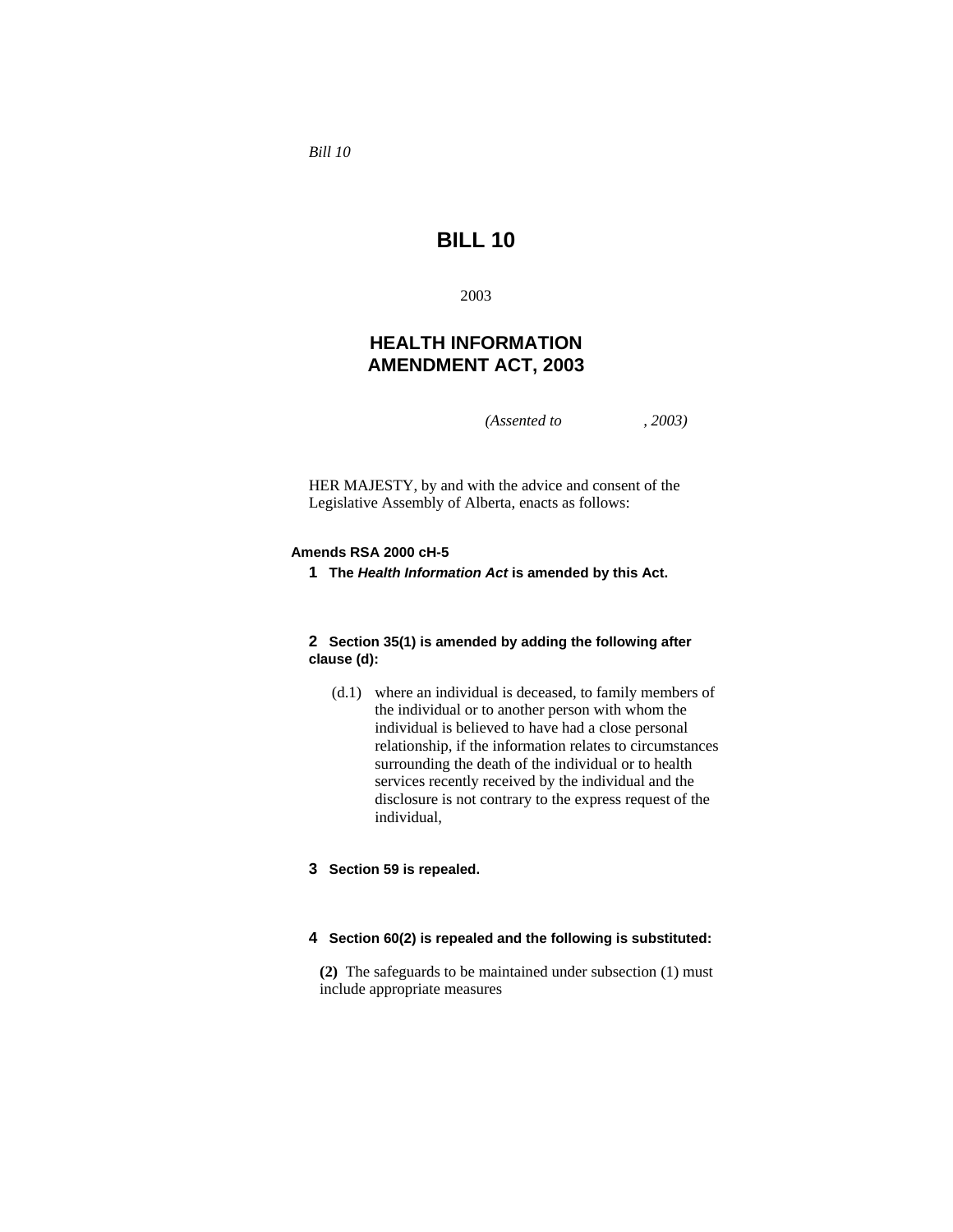- (a) for the security and confidentiality of records, which measures must address the risks associated with electronic health records, and
- (b) for the proper disposal of records to prevent any reasonably anticipated unauthorized use or disclosure of the health information or unauthorized access to the health information following its disposal.

**(3)** In subsection (2)(a), "electronic health records" means records of health information in electronic form. **5** Section 104(1)(d) is amended by striking out "and was 18 years of age or over immediately before death".

#### **Explanatory Notes**

**1** Amends chapter H-5 of the Revised Statutes of Alberta 2000.

- **2** Disclosure of information about deceased individual.
- **3** Section 59 presently reads:

*59(1) A custodian that intends to disclose individually identifying diagnostic, treatment and care information about an individual by electronic means must obtain the individual's consent to the disclosure or ensure that the individual's consent has been previously obtained.* 

*(2) A consent referred to in subsection (1) must be provided in writing or electronically and must include* 

*(a) an authorization for any custodian to disclose individually identifying diagnostic, treatment and care information about the individual by electronic means for all of the purposes listed in section 27,*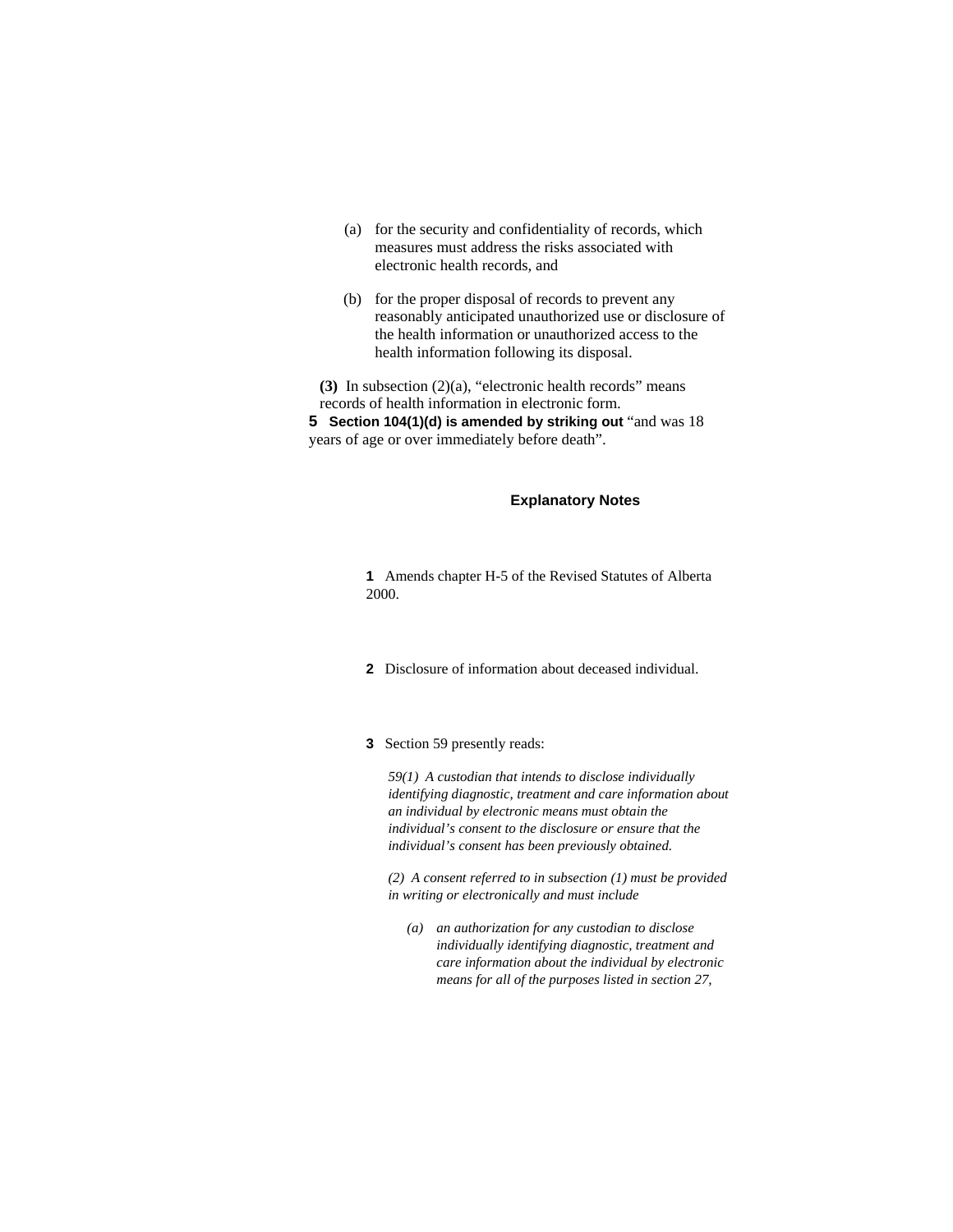- *(b) an acknowledgment that the individual providing the consent has been made aware of the reason for disclosure by electronic means and the risks and benefits to the individual of consenting or refusing to consent,*
- *(c) the date the consent is effective, and*
- *(d) a statement that the consent may be revoked at any time by the individual providing it.*

*(3) A disclosure of health information pursuant to this section must be carried out in accordance with the terms of the consent.* 

*(4) A revocation of a consent must be provided in writing or electronically.* 

*(5) A consent or revocation of a consent that is provided in writing must be signed by the person providing it.* 

*(6) A consent or revocation of a consent that is provided electronically is valid only if it complies with the requirements set out in the regulations.* 

*(7) This section does not apply where the disclosure is for the purpose of obtaining or processing payment for health services.* 

#### **4** Section 60(2) presently reads:

*(2) The safeguards to be maintained under subsection (1) must include appropriate measures for the proper disposal of records to prevent any reasonably anticipated unauthorized use or disclosure of the health information or unauthorized access to the health information following its disposal.* 

**5** Section 104(1)(d) presently reads: